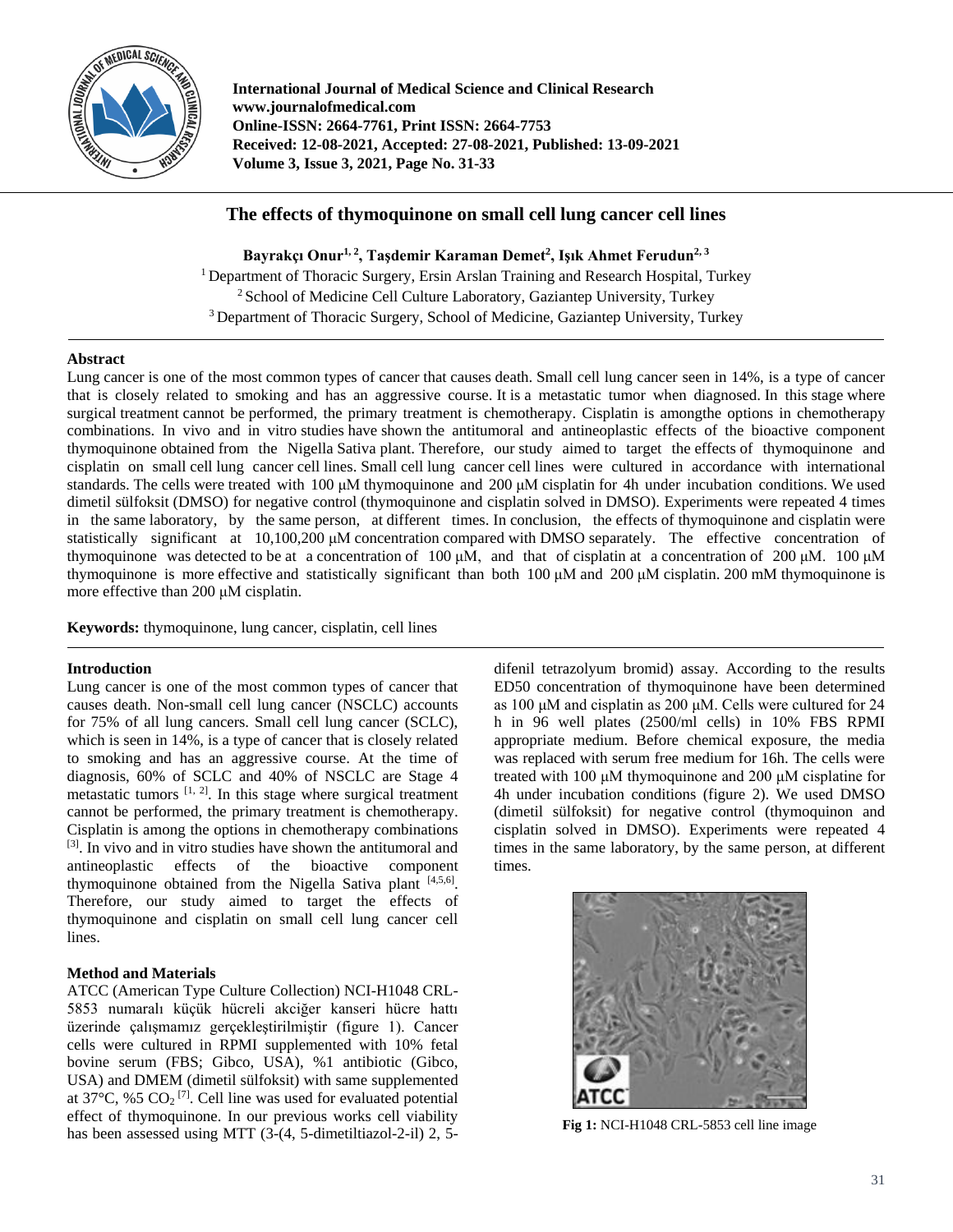

**Fig 2:** Chemical treatment under incubation image

#### **Results**

In CRL-5853 cell line; the effects of thymoquinone and cisplatin were statistically significant at 10,100,200 μM concentration when compared with DMSO separately  $(p<0.001)$ . The effective concentration of thymoquinone was detected to be at 100 μM, and that of cisplatin at 200 μM, and thymoquinone at  $200 \mu M$  was found to be a toxic concentration. At 10 μM concentration, cisplatin is more effective than thymoquinone  $(p<0.05)$ . However, is concentration is not the effective of both chemicals. 100 μM thymoquinone is more effective and statistically significant than both 100 μM and 200 μM cisplatin (p<0.001). 200 mM thymoquinone is more effective than 200 μM cisplatin (p<0.001). However, the toxic concentration of thymoquinone is the effective Concentration of cisplatin (table 1).

BEAS-2B cell line is a normal bronchial cell and has been studied for control studies. No statistically significant difference was found between thymoquinone and cisplatin at 10 and 100 μM concentrations. Thymoquinone at 200 µM concentration was toxic in BEAS-2B cell lines (p<0.05 and table 2).

As a result, thymoquinone was found to be more effective than cisplatin at effective concentrations of chemicals in small cell lung cancer cell lines.



**Fig 3:** Statistical analysis of Tq and Cis in NCI-H1048 CRL-5853 cells



**Fig 4:** Statistical analysis of Tq and Cis in BEAS-2B cells

## **Discussion and Conclusion**

SCLC is an aggressive neuroendocrine cancer associated with smoking. Patients usually present with short-term symptoms and 60-65% of metastatic disease. It is heterogeneous in response to chemotherapy. There are surgical treatment options in stages 1 and 2. A combination of cisplatin etoposide is used in the treatment of the limited stage. In extensive disease, etoposide is combined with cisplatin agents [8]. Despite all the treatments, unfortunately, the prognosis is poor. In our study, comparison with cisplatin, which is often used in combination in chemotherapy was preferred. Thymoquinone, the bioactive component of Nigella Sativa; anticarcinogenic, antitumoral, antiulcerogenic, antibacterial, analgesic, antioxidant, hypoglycemic and immune system enhancing effects have been reported  $[9, 10, 11]$ . Therefore, in our study, the effects of thymoquinone on small cell lung cancer cell line were targeted. Concentrations that cause death of 50% (EC50) of cancer cells in cell culture; were detected at concentrations of 100 μM for thymoquinone and 200 μM for cisplatin. The effects of thymoquinone and cisplatin were statistically significant at 10,100,200 μM concentration compared with DMSO separately. The toxic concentration of thymoquinone was detected to be at a concentration of 200 μM. 200 mM thymoquinone is more effective than 200 μM cisplatin but this concentration is an effective concentration for cisplatin, it is a toxic concentration for thymoquinone. It was determined that the effective concentration of thymoquinone (100 μM) more effective than both 100 μM cisplatin concentration and 200 μM (effective concentration).

### **Acknowledgements**

University of Gaziantep Cell Culture Laboratory

## **Funding**

No financial support had been received in our study.

#### **Ethical approval and competing interest**

The study has been carried out on cancer cell lines in the cell culture laboratory and accordance with international standards.